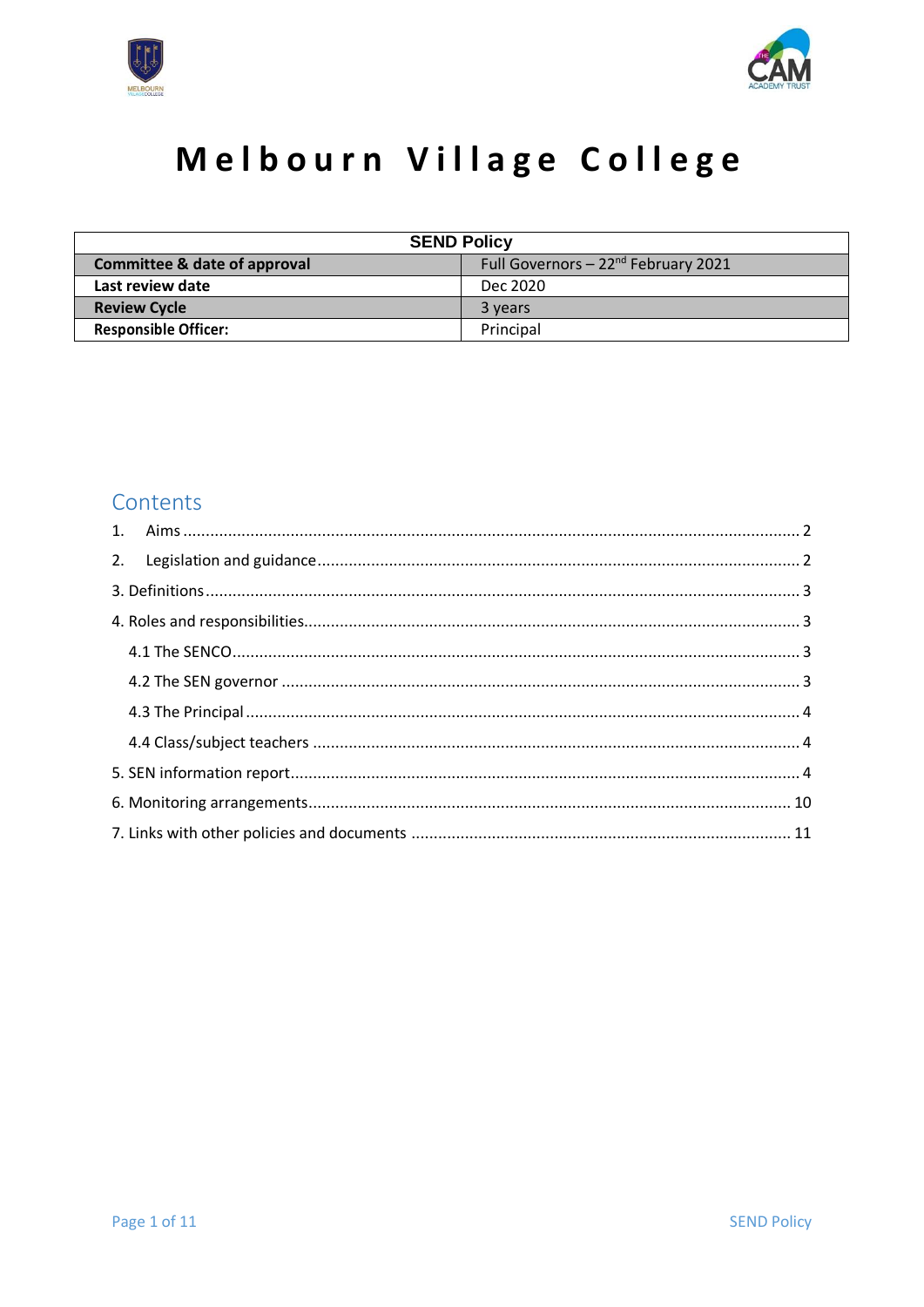



<span id="page-1-0"></span>Our SEN policy and information report aims to:

- Set out how our school will support and make provision for pupils with special educational needs (SEN)
- Explain the roles and responsibilities of everyone involved in providing for pupils with SEN

At Melbourn Village College we believe that 'Everybody is Somebody', and that every child can fulfill their potential regardless of ability. We are committed to providing the best possible learning environments for each pupil and endeavor to make every effort to create inclusive environments that do not discriminate against pupils with SEND, whilst maximising pupils' achievement and promoting independence and lifelong learning. At Melbourn Village College we work to raise the aspirations and expectations for all students with SEND, with a focus on individual pupil outcomes.

We aim to use our resources efficiently to:

- Identify pupils who have SEND as early as possible.
- Provide for pupils with SEND as soon as possible.
- Ensure that teaching staff are equipped to provide for students with SEND via the graduated support model and Assess, Plan, Do, Review cycles.
- Work closely with parents/carers of pupils with SEND, supporting pupils with SEND and signposting to other agencies as well as those listed on the Local Offer.
- Provide SEND pupils with an appropriate curriculum and qualification offer.
- Ensure that all students with SEND are able to access exams and other assessments.
- Ensure that pupils with SEND are able to make successful transitions (KS2-3, KS4-5)

### <span id="page-1-1"></span>**2. Legislation and guidance**

This policy and information report is based on the statutory [Special Educational Needs and Disability](https://www.gov.uk/government/uploads/system/uploads/attachment_data/file/398815/SEND_Code_of_Practice_January_2015.pdf)  [\(SEND\) Code of Practice](https://www.gov.uk/government/uploads/system/uploads/attachment_data/file/398815/SEND_Code_of_Practice_January_2015.pdf) and the following legislation:

- [Part 3 of the Children and Families Act 2014,](http://www.legislation.gov.uk/ukpga/2014/6/part/3) which sets out schools' responsibilities for pupils with SEN and disabilities
- [The Special Educational Needs and Disability Regulations 2014,](http://www.legislation.gov.uk/uksi/2014/1530/contents/made) which set out schools' responsibilities for education, health and care (EHC) plans, SEN co-ordinators (SENCOs) and the SEN information report
- The equality Act 2010 and advice for schools 2013
- Melbourn Village College Disability and Equality Policy and Accessibility Plan.

The policy will be monitored for impact through the school SEF, and parental and pupil feedback. Melbourn Village College delegates the responsibility for the day to day implementation to the College SENCO, however, the Principal retains overall responsibility for the quality and provision of SEND.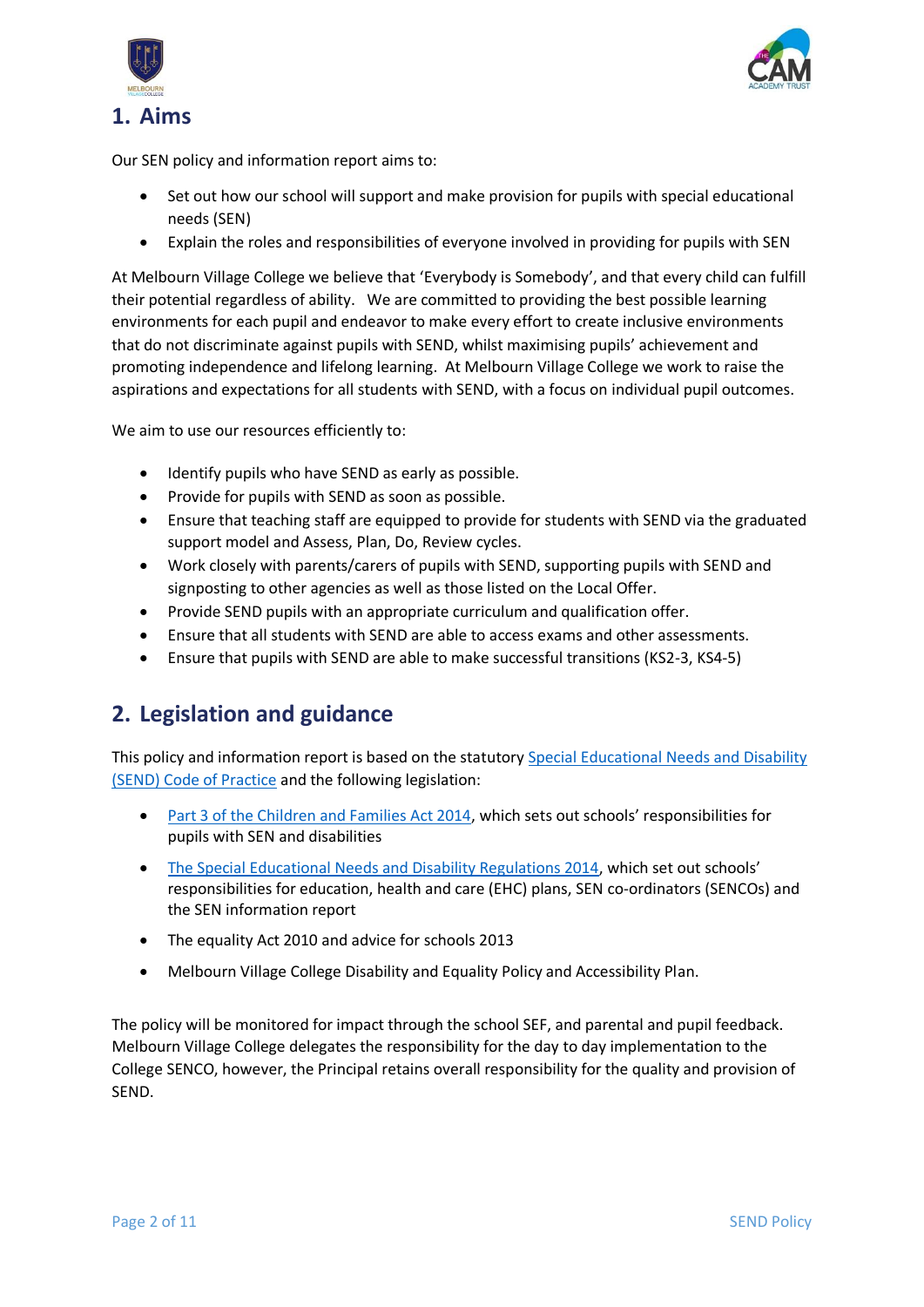



# <span id="page-2-0"></span>**3. Definitions**

A pupil has SEN if they have a learning difficulty or disability which calls for special educational provision to be made for them.

They have a learning difficulty or disability if they have:

- A significantly greater difficulty in learning than the majority of others of the same age, or
- A disability which prevents or hinders them from making use of facilities of a kind generally provided for others of the same age in mainstream schools

Special educational provision is educational or training provision that is additional to, or different from, that made generally for other children or young people of the same age by mainstream schools.

# <span id="page-2-1"></span>**4. Roles and responsibilities**

#### <span id="page-2-2"></span>**4.1 The SENCO**

The SENCO will:

- Work with the headteacher and SEN governor to determine the strategic development of the SEN policy and provision in the school
- Have day-to-day responsibility for the operation of this SEN policy and the co-ordination of specific provision made to support individual pupils with SEN, including those who have EHC plans
- Provide professional guidance to colleagues and work with staff, parents, and other agencies to ensure that pupils with SEN receive appropriate support and high-quality teaching
- Advise on the graduated approach to providing SEN support
- Advise on the deployment of the school's delegated budget and other resources to meet pupils' needs effectively
- Be the point of contact for external agencies, especially the local authority and its support services
- Liaise with potential next providers of education to ensure pupils and their parents are informed about options and a smooth transition is planned
- Work with the headteacher and governing board to ensure that the school meets its responsibilities under the Equality Act 2010 with regard to reasonable adjustments and access arrangements
- Ensure the school keeps the records of all pupils with SEN up to date

#### <span id="page-2-3"></span>**4.2 The SEN governor**

The SEN governor will:

• Help to raise awareness of SEN issues at governing board meetings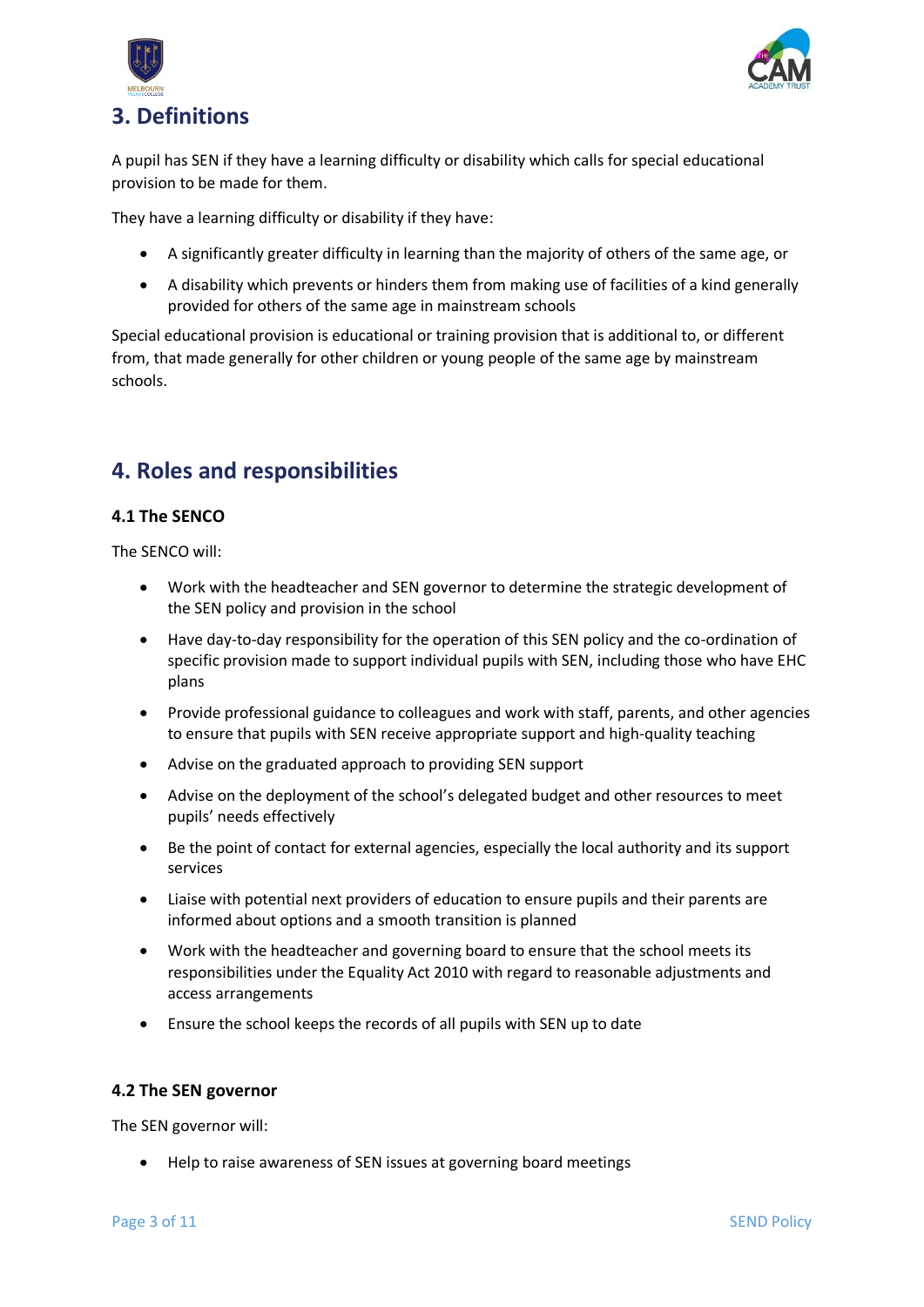



- Monitor the quality and effectiveness of SEN and disability provision within the school and update the governing board on this
- Work with the headteacher and SENCO to determine the strategic development of the SEN policy and provision in the school

#### <span id="page-3-0"></span>**4.3 The Principal**

The Principal will:

- Work with the SENCO and SEN governor to determine the strategic development of the SEN policy and provision in the school
- Have overall responsibility for the provision and progress of learners with SEN and/or a disability

#### <span id="page-3-1"></span>**4.4 Class/subject teachers**

Each class/subject teacher is responsible for:

- The progress and development of every pupil in their class
- Working closely with any teaching assistants or specialist staff to plan and assess the impact of support and interventions and how they can be linked to classroom teaching
- Working with the SENCO to review each pupil's progress and development and decide on any changes to provision
- Ensuring they follow this SEN policy

### <span id="page-3-2"></span>**5. SEN information report**

#### **5.1 The kinds of SEN that are provided for**

Our school currently provides additional and/or different provision for a range of needs, including:

- Communication and interaction, for example, autistic spectrum disorder, Asperger's Syndrome, speech and language difficulties
- Cognition and learning, for example, dyslexia, dyspraxia,
- Social, emotional and mental health difficulties, for example, attention deficit hyperactivity disorder (ADHD),
- Sensory and/or physical needs, for example, visual impairments, hearing impairments, processing difficulties, epilepsy
- Moderate and multiple learning difficulties

#### **A full SEND information report is available on our school website SEND page.**

#### **5.2 Identifying pupils with SEN and assessing their needs**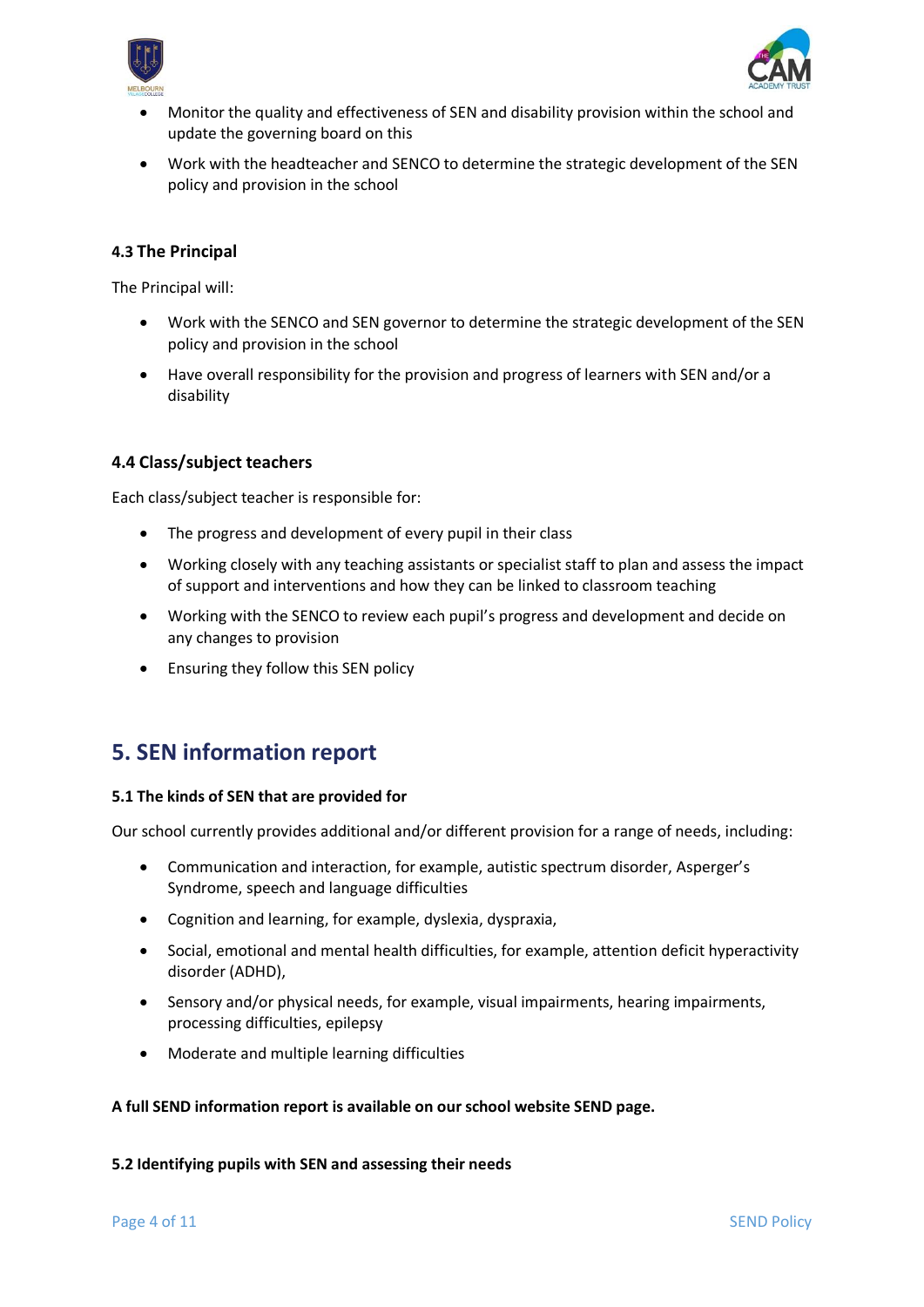



We will assess each pupil's current skills and levels of attainment on entry, which will build on previous settings and Key Stages, where appropriate. We use a range of online screeners such as CAT4 and Lucid Exact and follow up with standardised assessments if greater investigation of a pupil's needs is required.

Subject teachers will make regular assessments of progress for all pupils and identify those whose progress:

- Is significantly slower than that of their peers starting from the same baseline
- Fails to match or better the child's previous rate of progress
- Fails to close the attainment gap between the child and their peers
- Widens the attainment gap

This may include progress in areas other than attainment, for example, social needs.

Slow progress and low attainment will not automatically mean a pupil is recorded as having SEN.

When deciding whether special educational provision is required, we will start with the desired outcomes, including the expected progress and attainment, and the views and the wishes of the pupil and their parents/carers. We will use this to determine the support that is needed and whether we can provide it by adapting our core offer, or whether something different or additional is needed. Each child's strengths and difficulties are outlined in a live document that is shared with teaching staff. Children with higher needs have a pupil profile which outlines their needs and support strategies in greater detail.

#### **5.3 Consulting and involving pupils and parents**

Any pupil who has SEN and/or a disability can apply through the normal admission process for a place at the College. If a child has an EHC plan then the placement will be organized by their local authority in consultation with the College. Pupils with EHC plans will be admitted where it is seen that we are able to provide an efficient and effective education that will enable the pupil to make progress and not hinder the progress of other students.

During the year 6-7 transition process, the SENCO will work with school transition lead and Head of year as well as the pastoral team to gather information about pupils needs. At any stage in a pupil's time at Melbourn Village College parents/carers can contact the SENCO if they are concerned that their child may have SEND. We will have an early discussion with the pupil and their parents when identifying whether they need special educational provision. These conversations will make sure that:

- Everyone develops a good understanding of the pupil's areas of strength and difficulty
- We take into account the parents' concerns
- Everyone understands the agreed outcomes sought for the child
- Everyone is clear on what the next steps are

Notes of these early discussions will be added to the pupil's record and shared with their parents/Carers.

We will formally notify parents/carers when it is decided that a pupil will receive SEN support and be placed on the SEND register.

Page 5 of 11 SEND Policy and the set of the set of the set of the set of the set of the set of the set of the set of the set of the set of the set of the set of the set of the set of the set of the set of the set of the se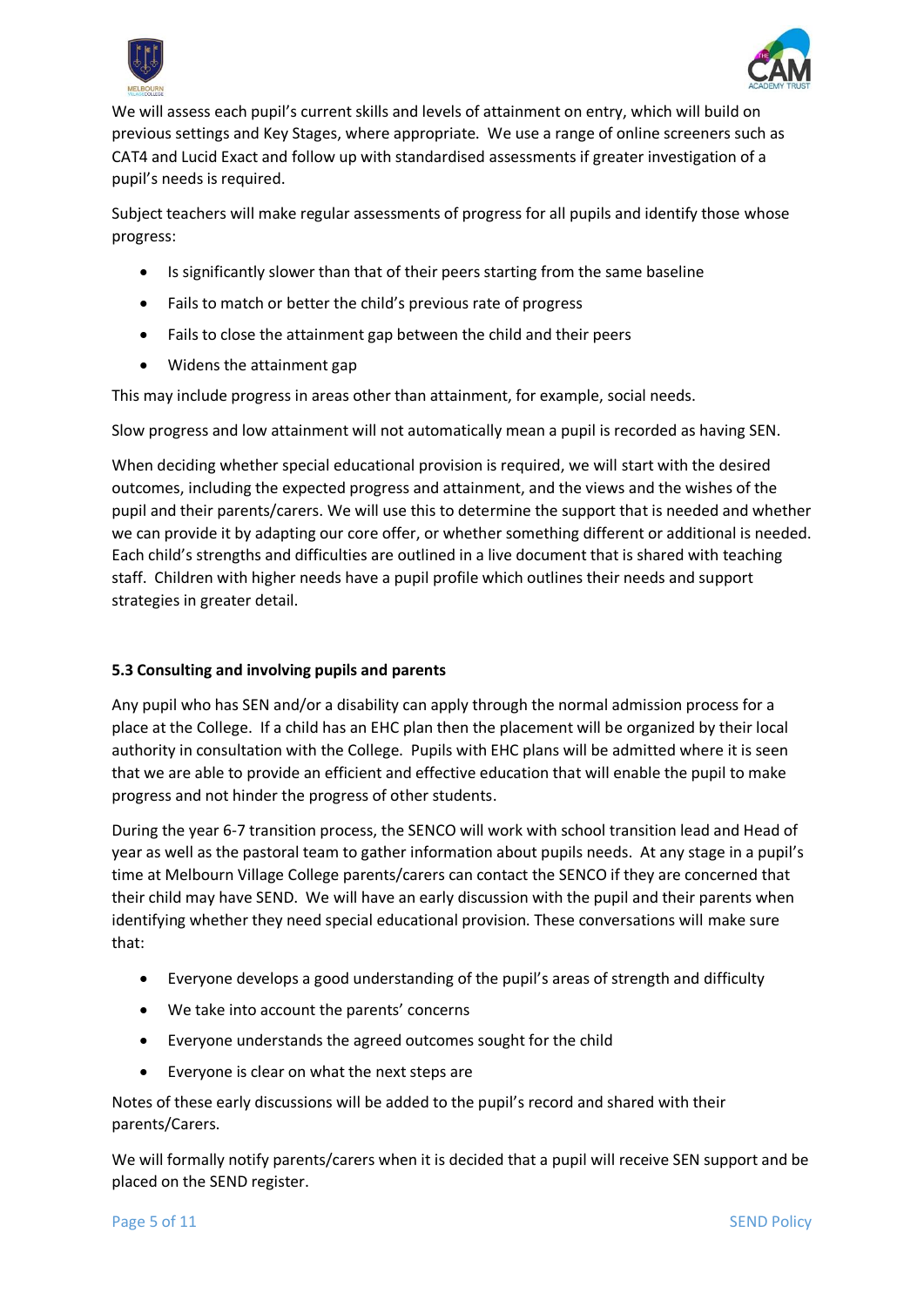



#### **5.4 Assessing and reviewing pupils' progress towards outcomes**

We will follow the graduated approach and the four-part cycle of **assess, plan, do, review**.

The class or subject teacher will work with the SENCO to carry out a clear analysis of the pupil's needs. This will draw on:

- The teacher's assessment and experience of the pupil
- Their previous progress and attainment and behaviour
- Other teachers' assessments, where relevant
- The individual's development in comparison to their peers and national data
- The views and experience of parents/carers
- The pupil's own views
- Advice from external support services, if relevant

The assessment will be reviewed regularly, and review meetings held at least once a term.

All teachers and support staff who work with the pupil will be made aware of their needs, the outcomes sought, the support provided, and any teaching strategies or approaches that are required. We will regularly review the effectiveness of the support and interventions and their impact on the pupil's progress.

#### **5.5 Supporting pupils moving between phases and preparing for adulthood**

We will share information with the school, college, or other setting the pupil is moving to. We will agree with parents and pupils which information will be shared as part of this.

We begin to prepare pupils for post 16 provision in year 8 and provide a range of post 16 visits and taster days as well as a more bespoke programme called the 'world of work'. Some children have a more bespoke life and living skills curriculum at KS4 and as part of this have the option of a supported long term work experience placement. In year 11, there are further transition visits to post 16 providers and bespoke options for travel training and independent travel to meet individual needs.

#### **5.6 Our approach to teaching pupils with SEN**

Melbourn Village College is a mainstream comprehensive community school and we believe in inclusion. The majority of pupils needs can be met through high quality teaching with good knowledge about a pupil's needs and support strategies to help them to be successful learners. Some children with EHC plans are supported in lessons by teaching assistants, and a small minority have a mixed provision of Skills Base lessons (for those working at KS1 and KS2 levels) and mainstream.

Teachers are responsible and accountable for the progress and development of all the pupils in their class.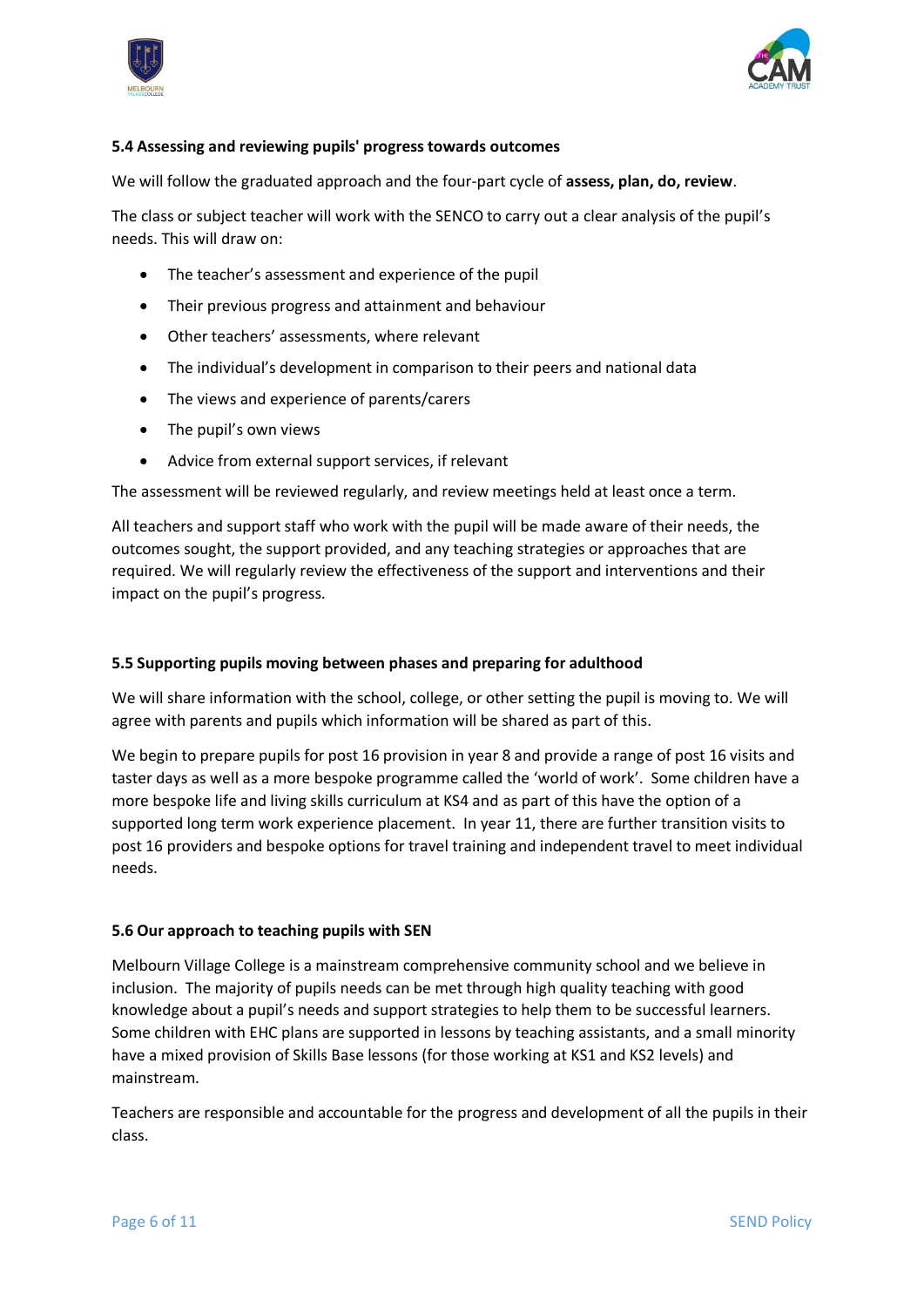



High quality teaching is our first step in responding to pupils who have SEN. This will be differentiated for individual pupils. Departments will also provide a range of interventions as part of their core offer.

The Student Support Centre also provide the following range of interventions:

- Coloured paper exercise books for those who have visual stress or Dyslexia
- Scanning Reading pens to support those with reading difficulties
- IPads to record work
- Social skills interventions
- Emotional skills and regulation interventions such as Friends for life programme, and Zones of Regulation.
- Emotional support through keyworker meetings
- Lockers in the Student Centre and individual support for organization
- A supported space at break and lunchtime for pupils to eat and socialize
- A calm space for pupils to spend time in when they are overwhelmed
- Supported homework club
- Keyworker TA support
- Fine and gross motor skills interventions (guided by physio or occupational therapist)
- Speech therapy interventions (guided by speech therapy)
- Reading and English language interventions such as Read Write Inc Fresh Start, word aware, vocabulary enrichment programme, and Elklan.
- Bespoke Relationships and sex education programme
- Bespoke personal and health education programmes
- Skills Base teaching in English, Maths and Science for those working at KS1/KS2 levels, progressing to alternative qualifications at KS4.
- Assessment for access arrangements for GCSEs

#### **5.7 Adaptations to the curriculum and learning environment**

We make the following adaptations to ensure all pupils' needs are met:

- Differentiating our curriculum to ensure all pupils are able to access it, for example, by grouping, 1:1 work, teaching style, content of the lesson, etc.
- Adapting our resources and staffing
- Using recommended aids, such as laptops, coloured overlays, visual timetables, larger font, etc.
- Differentiating our teaching, for example, giving longer processing times, pre-teaching of key vocabulary, reading instructions aloud, etc.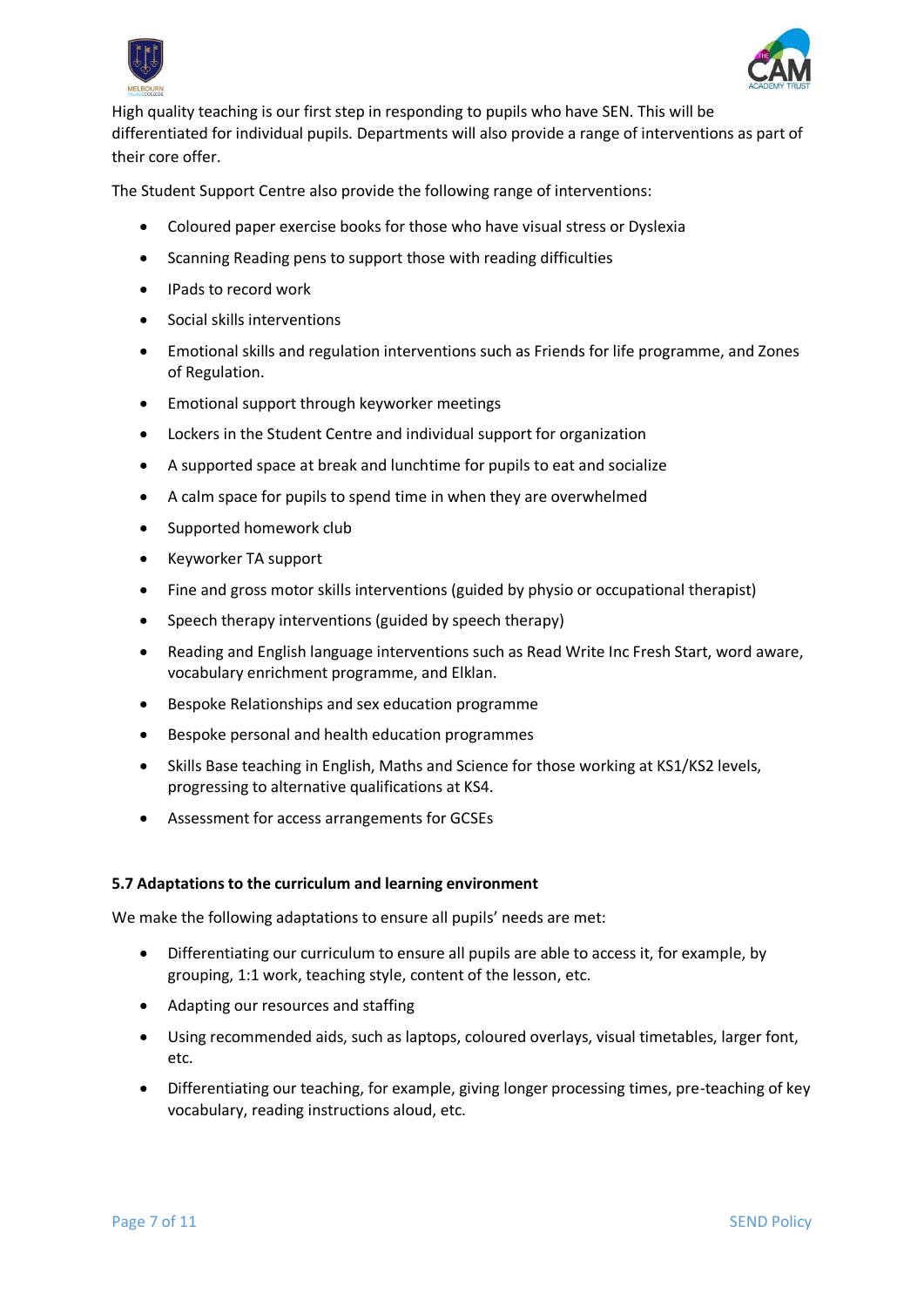



#### **5.8 Additional support for learning**

We have a number of teaching assistants who are trained to deliver a range of interventions and who also teach in our Skills Base provision.

Teaching assistants will support pupils on a 1:1 basis when this is indicated on a child's EHC plan or where it is clear that without this support the child cannot access mainstream education.

Teaching assistants will support pupils in small groups when in lessons and when directed or agreed with the subject teacher. They will also deliver social and emotional interventions in small groups in the Student Centre.

We work with the following agencies to provide support for pupils with SEN:

- District support teams, including family workers, young people's workers etc
- CAMHS and other emotional and mental health services
- Health and social care professionals
- Specialist teachers, Educational Psychologists, Speech and Language therapists and occupational and physio therapists.
- SENDIASS professionals and other advocacy organisations

#### **5.9 Expertise and training of staff**

The College is committed to developing the skill and expertise of our staff. We hold regular and ongoing training in all aspects of teaching and learning including how to meet the needs of children with SEND. The SENCO and TA team work with teaching staff to support their understanding of SEND and in developing effective support strategies for pupils. The Student Support Centre Teaching Assistant team themselves undertake a range of training courses each year in aspects such as Dyslexia, Mental Health, Zones of Regulation etc. Through the SENCO we are also part of a Trust secondary SENCO network and wider local and national networks.

#### **5.10 Equipment for pupils**

MVC is committed to supporting SEND pupils in accessing mainstream lessons and activities and one of the ways we do this is through the use of equipment. These include scanning reading pens and Ipads which can be leant out daily to students who use these as their normal way of recording work in lessons.

In certain cases, pupils may need more specific equipment. In these cases we work with occupational therapists or specialist teachers. We also refer children to occupational therapy and physiotherapy as required and to assess and meet needs.

We have and continue to develop our adapted PE programme and have specialist resources to support this.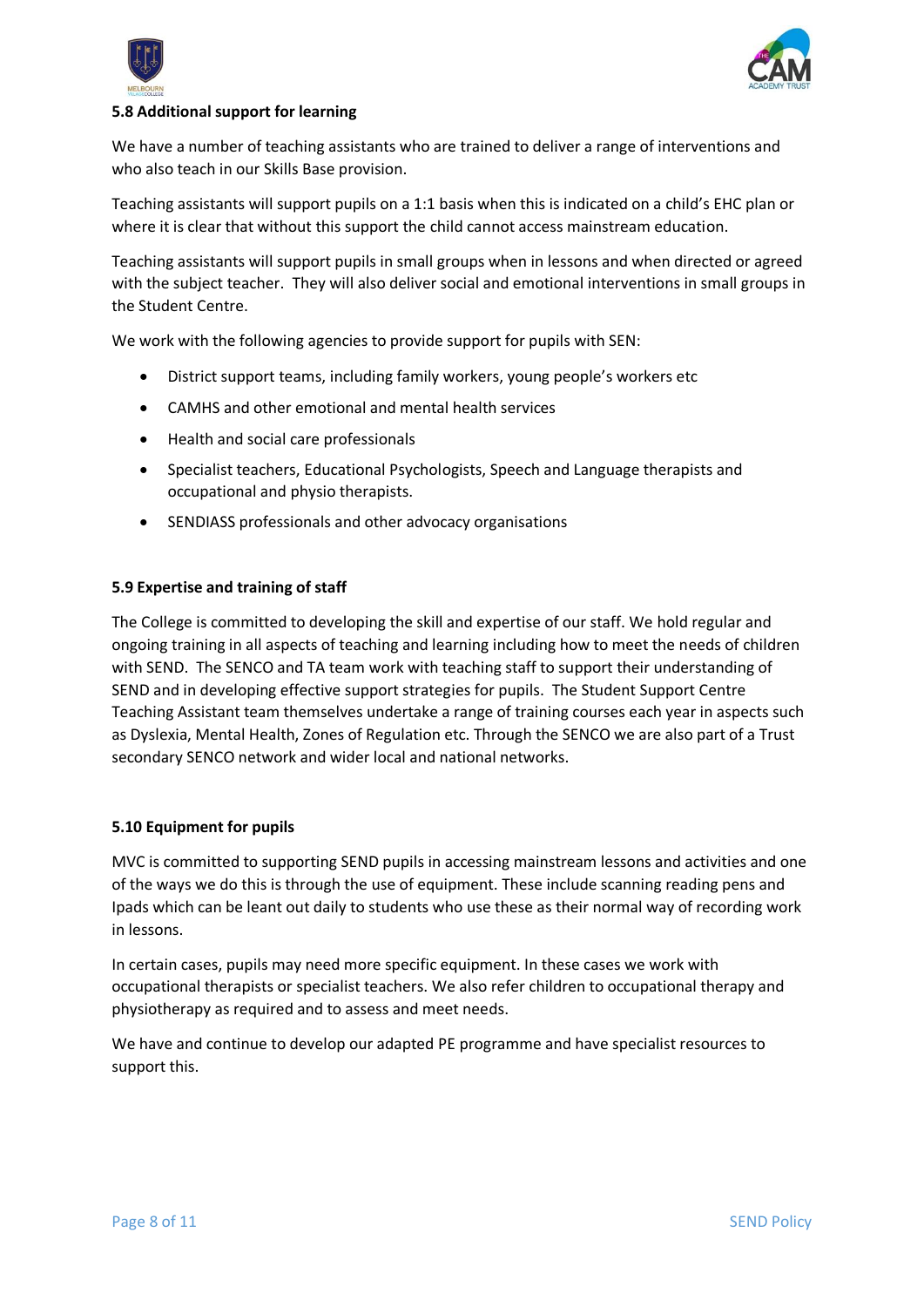



#### **5.11 Evaluating the effectiveness of SEN provision**

We evaluate the effectiveness of provision for pupils with SEN by:

- Reviewing pupils' individual progress towards their goals each term
- Reviewing the impact of interventions after 6 weeks
- Using pupil questionnaires
- Monitoring by the SENCO
- Using provision maps to measure progress
- Holding annual reviews for pupils with EHC plans

#### **5.12 Enabling pupils with SEN to engage in activities available to those in the school who do not have SEN**

All of our extra-curricular activities are listed in our enrichment programme and are held after school. We provide additional support for children who need it to access the enrichment activities. All school visits are available to all our pupils and children are supported by additional adults as needed.

All pupils are encouraged to go on our residential trip(s) and the trip leader will consult the SENCO as to what support a child with SEND will need. Should a child need to have 1:1 support on a residential trip then staffing will be found for this to enable the child to fully participate in the experience and support their needs.

All pupils are encouraged to take part in sports day/school plays/special workshops, etc. No pupil is excluded from taking part in these activities because of their SEN or disability.

Any adaptations needed for pupils will be advised by health and social care professionals and put in place. We have 3 disabled access toilets, a lift in the GE block and level access across the site. In teaching blocks with no lift to the upper floor, lessons are timetabled on the ground floor. Further details can be found on our school Disability and Equality Policy and Accessibility Plan.

#### **5.13 Support for improving emotional and social development**

We provide support for pupils to improve their emotional and social development in the following ways:

- Any pupil, regardless of needs, can talk to the support staff and SENCO within the Student Support Centre. They will continue to be supported by this team through weekly or daily check ins or referred to the pastoral team or form teachers or heads of Year.
- Pupils with SEN are encouraged to be part of the school council
- Pupils with SEN are also encouraged to be part of all enrichment clubs to promote teamwork/building friendships etc.

We have a zero tolerance approach to bullying.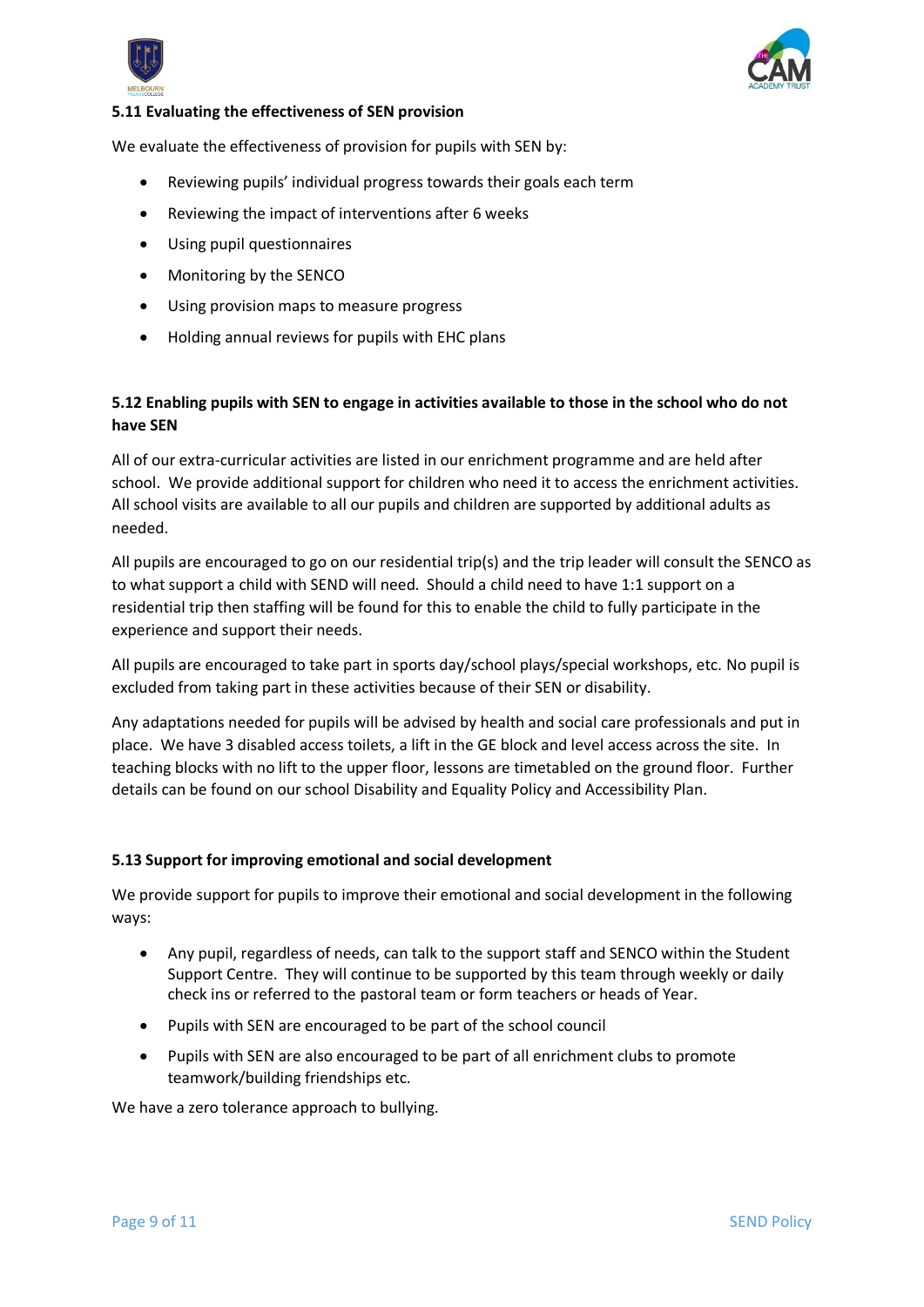



#### **5.14 Working with other agencies**

The SENCO and TA team work closely with the College Pastoral and Safeguarding teams as well as a range of external agencies, such as social care, and CAMHS, to meet the needs of pupils and their families.

#### **5.15 Complaints about SEN provision**

Complaints about SEN provision in our school should be made to the SENCO, Anna-Lisa Ghale [AGhale@melbournvc.org](mailto:AGhale@melbournvc.org) in the first instance. They will then be referred to the school's complaints policy.

The parents of pupils with disabilities have the right to make disability discrimination claims to the first-tier SEND tribunal if they believe that our school has discriminated against their children. They can make a claim about alleged discrimination regarding:

- **Exclusions**
- Provision of education and associated services
- Making reasonable adjustments, including the provision of auxiliary aids and services

#### **5.16 Contact details of support services for parents of pupils with SEN**

There are a number of support services that parents of children with SEND can access including SENDIASS which is listed in each Local Authority's Local Offer;

Cambridgeshire: [https://www.cambridgeshire.gov.uk/residents/children-and-families/local-offer/local](https://www.cambridgeshire.gov.uk/residents/children-and-families/local-offer/local-offer-care-and-family-support/send-information-advice-and-support-service-sendiass)[offer-care-and-family-support/send-information-advice-and-support-service-sendiass](https://www.cambridgeshire.gov.uk/residents/children-and-families/local-offer/local-offer-care-and-family-support/send-information-advice-and-support-service-sendiass) Hertfordshire:<https://www.hertssendiass.org.uk/home.aspx> Essex:<http://www.essexlocaloffer.org.uk/listing/send-information-advice-and-support-service/>

#### 5.17 Contact details for raising concerns

Any concerns or complaints about SEND provision should initially be addressed to the SENCO and thereafter to the SEND department line manager. Should the complaint not be resolved the procedure in the relevant CAM Academy Trust Complaints Policy, found at <https://www.catrust.co.uk/key-information/policies> should be followed.

#### **5.18 The local authority local offer**

Our local authority's local offer is published here: <https://www.cambridgeshire.gov.uk/residents/children-and-families/local-offer>

### <span id="page-9-0"></span>**6. Monitoring arrangements**

This policy and information report will be reviewed by the SENCO **every 3 years**. It will also be updated if there are any changes to the information. It will be approved by the governing board.